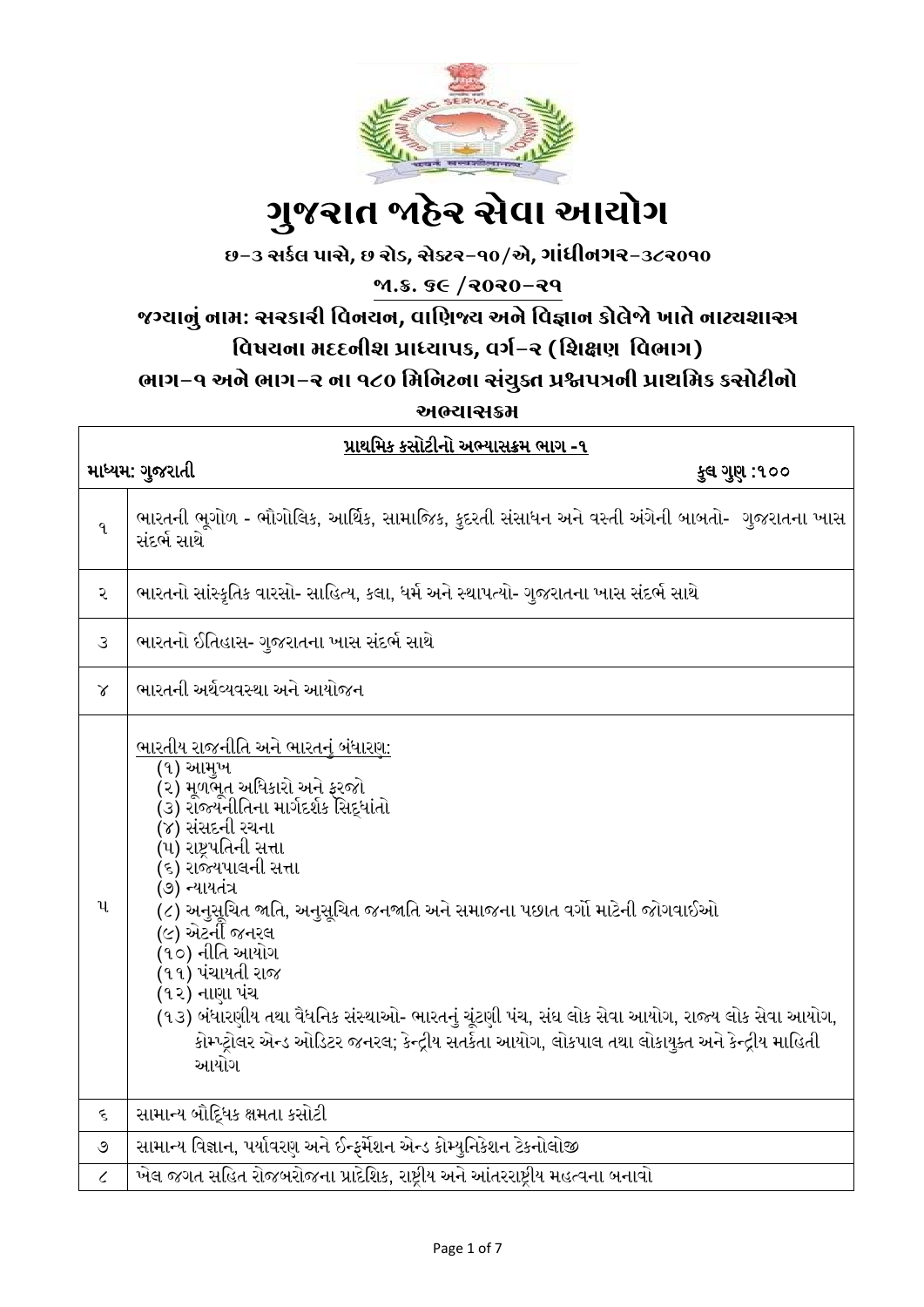| <b>Advertise No. 69/2020-21</b>                                                       |                                                                                      |  |
|---------------------------------------------------------------------------------------|--------------------------------------------------------------------------------------|--|
| <b>Assistant Professor of Drama in Govt. Arts, Science, Commerce College Class-II</b> |                                                                                      |  |
| Syllabus of Preliminary Test                                                          |                                                                                      |  |
| Paper-1                                                                               |                                                                                      |  |
|                                                                                       | Total Marks-100<br>Medium: Gujarati                                                  |  |
| $\mathbf{1}$                                                                          | Geography of India-Physical, Economic, Social, Natural Resources and population      |  |
|                                                                                       | related topics- with special reference to Gujarat                                    |  |
| $\overline{2}$                                                                        | Cultural heritage of India-Literature, Art, Religion and Architecture- with special  |  |
|                                                                                       | reference to Gujarat                                                                 |  |
| 3                                                                                     | History of India with special reference to Gujarat                                   |  |
| $\overline{4}$                                                                        | Indian Economy and Planning                                                          |  |
| $\overline{5}$                                                                        | Indian Polity and the Constitution of India:                                         |  |
|                                                                                       | Preamble<br>(1)                                                                      |  |
|                                                                                       | <b>Fundamental Rights and Fundamental Duties</b><br>(2)                              |  |
|                                                                                       | Directive Principles of State Policy<br>(3)                                          |  |
|                                                                                       | <b>Composition of Parliament</b><br>(4)                                              |  |
|                                                                                       | Powers of the President of India<br>(5)                                              |  |
|                                                                                       | Powers of Governor<br>(6)                                                            |  |
|                                                                                       | Judiciary<br>(7)                                                                     |  |
|                                                                                       | Provisions for Scheduled Castes, Scheduled Tribes and backward classes of the<br>(8) |  |
|                                                                                       | society                                                                              |  |
|                                                                                       | <b>Attorney General</b><br>(9)                                                       |  |
|                                                                                       | (10) NITIAayog                                                                       |  |
|                                                                                       | (11) Panchayati Raj Institutions                                                     |  |
|                                                                                       | (12) Finance Commission                                                              |  |
|                                                                                       | (13) Constitutional and Statutory Bodies: Election Commission of India, Union        |  |
|                                                                                       | Public Service Commission, State Public Service Commission, Comptroller and          |  |
|                                                                                       | Auditor General; Central Vigilance Commission, Lokpal and Lokayukta,                 |  |
|                                                                                       | Central Information Commission                                                       |  |
| $6\phantom{.}6$                                                                       | <b>General Mental Ability</b>                                                        |  |
| 7                                                                                     | General Science, Environment and Information & Communication Technology              |  |
| 8                                                                                     | Daily events of Regional, National and International Importance including Sports     |  |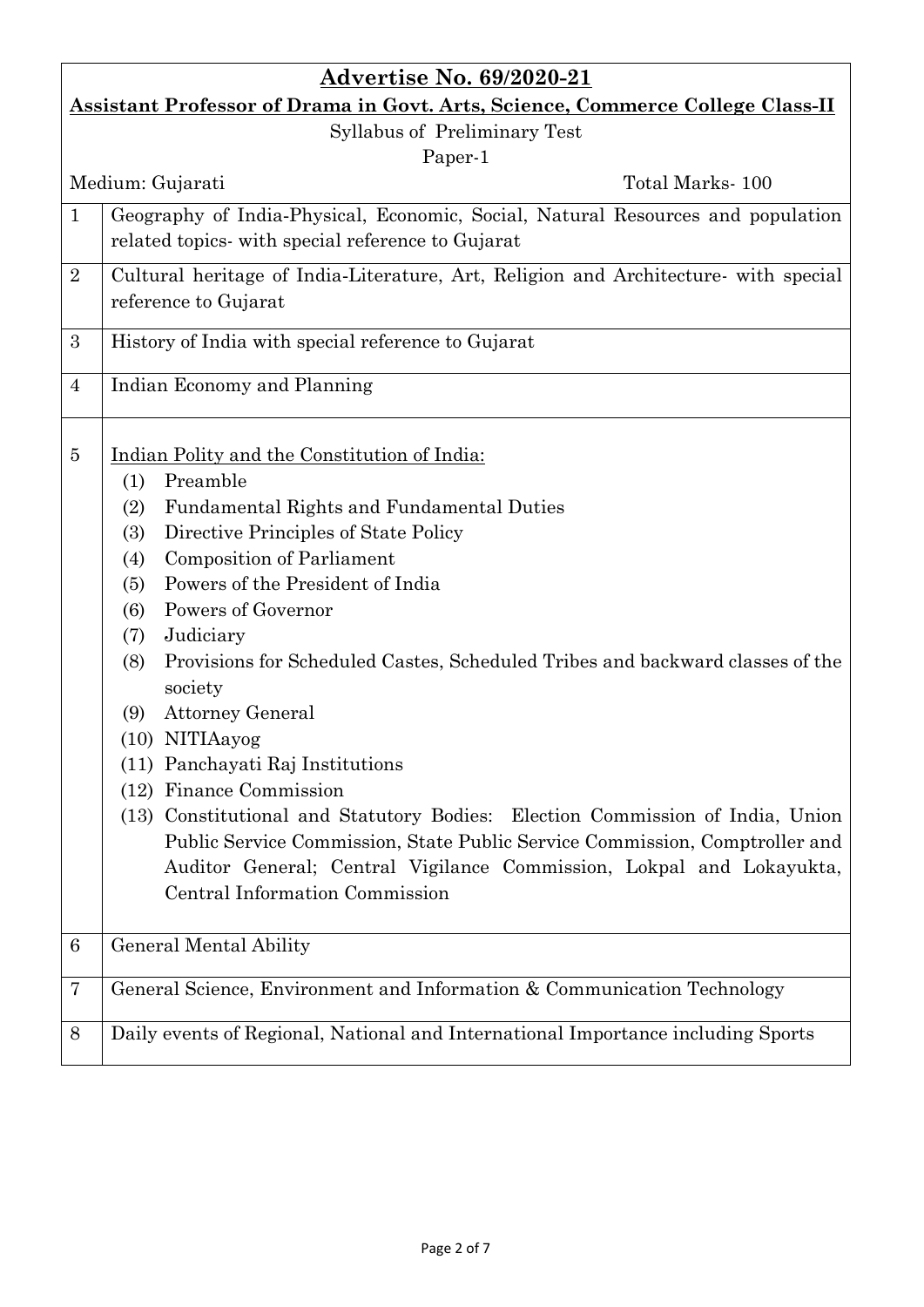# **Syllabus for the preliminary test for the recruitment of Assistant Professor (Drama), Class II in Govt. Arts, Commerce and Science colleges**

### **Marks – 200 Questions – 200 Medium - English**

#### **1. Cultural History of India**

- Cultures of India from pre-historic to CE 1200
- Evolution of Art in pre-historic and historic periods, as evidenced in cave paintings, sculptures and other visual representations
- Evolution of dance and drama (*Natya*), (a) the divine origin theory according to *Natyasastra*, and, (b) art as a product of society, its rituals and belief systems
- The *Vedas*, major epics and *puranas* (Ramayana, Mahabharata, *Cilappadikaram*  and *Bhagavatapurana*) in terms of their content, character and relevance to dance and theatre
- Bhakti and various religious movements and their influence on different representative aspects of culture with focus on dance and theatre

#### **2. Folk and Traditional Theatre Forms of India**

- Understanding and defining the terms Tribal, Folk, Traditional and Classical in the context of Indian dance and drama and their interrelation
- Introduction to the different tribal, folk and traditional dance and theatre forms spread over various regions of India
- Introduction to regional theatrical practices of Kudiattam, Yakshagana, Bhagavatamela, Tamasha, Ramalila, Rasalila, Bhavai, Nautanki, Jatra, Chhau, Laiharaoba, Therukoothu, Theyyam, Ankia-nat, Pandvani, Chindu Bhagavata, Bhand Jashan and others
- Awareness of various musical instruments, costumes and make-up used in these forms

#### **3. The Natyasastra**

- Knowledge of *Natyasastra* and the concept of *Natya* and *Nritta*
- Study of chapters relating to the eleven aspects (*ekadash sangraha*) such as, *Abhinayas*, *Dharmis*, *Vrittis*, *Pravrittis* and *Aatodyas*. *Samanya* and *Chitrabhinayas* and their classification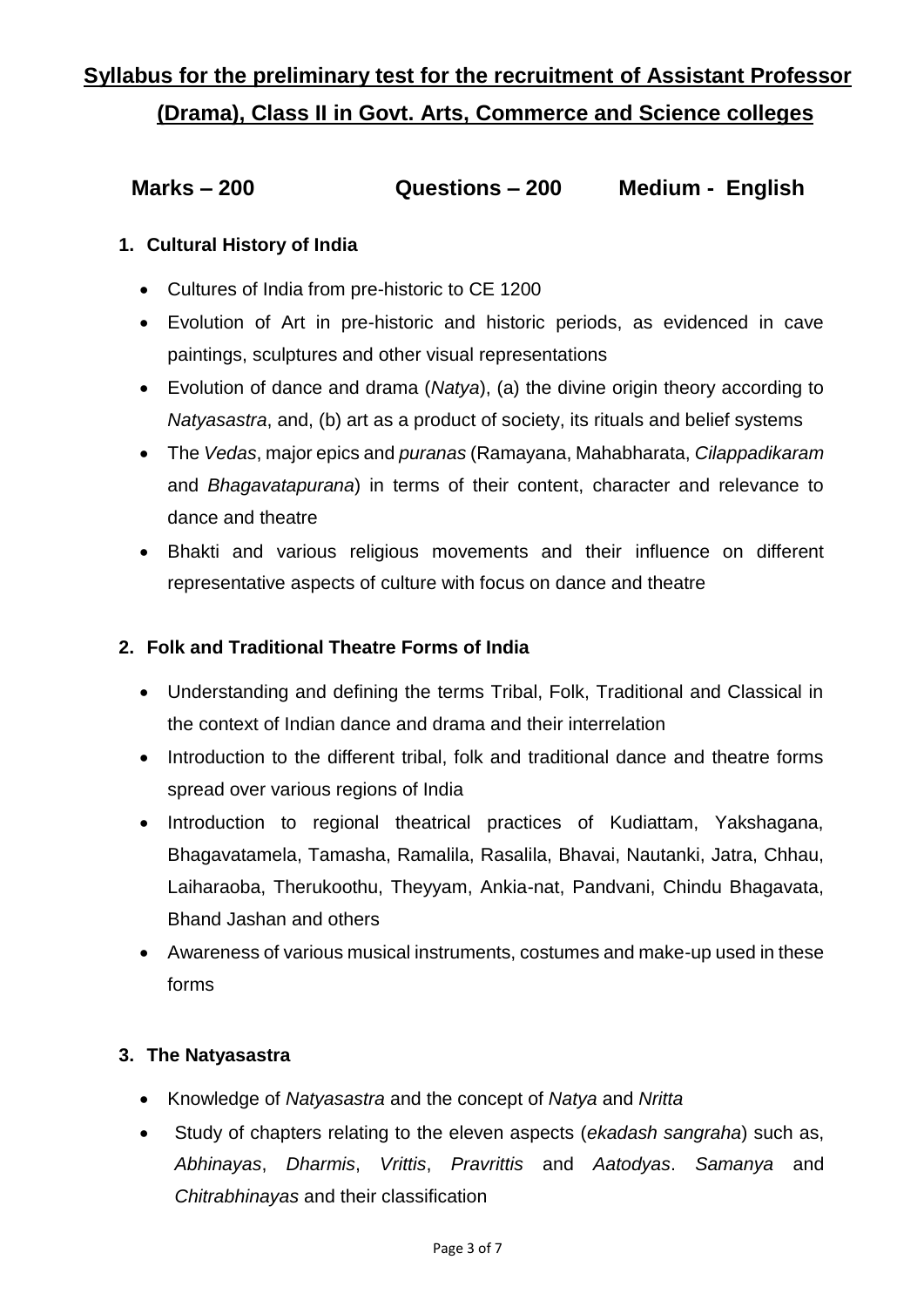- *Dasarupakas*
- *Natyagruha* (Playhouse) and *Ranga*  Construction, types and different elements
- *Poorvarangavidhi* and Stage conventions viz. *Kakshya vibhag* etc.

#### **4. Art and Aesthetics**

- '*Rasasutra'* of Bharata
- Elaboration of the theory of *Rasa* by commentators like Bhattalollata, Sri Sankuka, Bhattanayaka and Abhinavagupta.
- Rasa and its constituent elements, viz., *Sthayi*, *Sanchari* and *Sattvika bhavas*  and their corresponding *Vibhavas* and *Anubhavas*
- Definition, purpose and elements of Art
- A brief introduction to Performance studies and significant western theories on Art : 'Art as Imitation/Catharsis' , 'as Imagination', 'as Beauty', 'as Communication' and 'as Utility' put forth by various Philosophers

#### **5. Dance and Theatre forms of East and South Asian Countries**

- An overview of dance and theatre forms of East Asian (China, Japan and Korea), South Asian (Bangladesh, Pakistan and Sri Lanka) and South- East Asian (Indonesia, Thailand, Vietnam, Cambodia, Myanmar, Philippines and Laos) countries
- History and presentation techniques of various popular theatre and dance forms of the above countries

#### **6. Drama and its theories: Indian and Western**

- Concept of drama- Indian and Western
- Elements and structure of drama according to Indian and Western Dramaturgy
- A brief study of different classifications of Western dramas Tragedy, comedy, tragic comedy, melodrama and farce
- A brief introduction to various 'isms' in relation to drama including realism, naturalism, symbolism, expressionism, absurd and epic
- Playwrights and their contribution: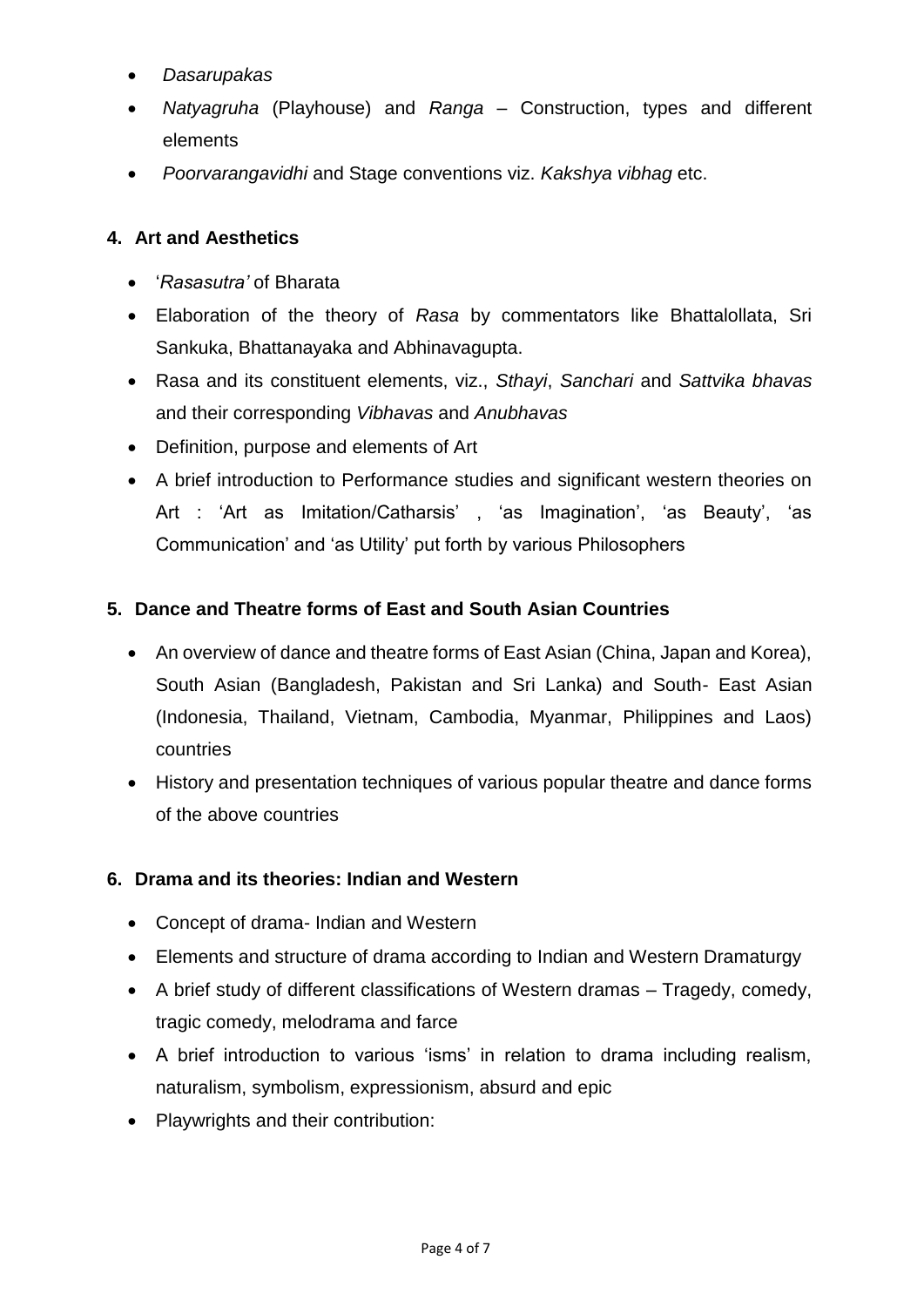Sanskrit – Kalidasa, Bhasa, Sudraka, Bhavabhuti, Visakhadutta, Bhattanarayana; Ancient Greek and Roman – Aeschylus, Sophocles, Euripides, Aristophanes, Seneca Western – Shakespeare, Moliere, Ibsen, Brecht, Pirandello, Miller, Chekov,

Beckett, Ionesco

#### **7. Modern Indian Theatre**

- Origin and development of modern Indian theatre with reference to region, state and personalities
- A brief study of new trends in theatre since Independence movement both at national and regional level, such as, IPTA movement, Navanatya movement, Root Theatre movement, Third Theatre, Alternate theatre, Street theatre, Theatre of the Oppressed, Applied theatre, Forum Theatre, Site Specific theatre
- An overview of major playwrights, directors and other contributing personalities of various regions, whose plays are widely performed at the national level.
- Popular Play Houses, Theatre Companies, Institutions and Groups in India and their contribution

#### **8. Acting and Direction**

#### **(A)**

- Different schools of acting Western and Eastern
	- 1. Early period- Greek, Roman, Elizabethan, Commedia Dell' arte
	- 2. Modern Period Representational, Stanislavsky, Meyerhold, Brecht, Grotowski
	- 3. Eastern Sanskrit, Peking Opera, Noh, Kabuki
- Role of Mime, Voice, Speech, Improvisation and Physical Theatre in actor's training

#### **(B)**

- Different directorial innovations and methods
- Role of director in Theatre
- Fundamentals of play direction: Balance, emphasis, composition, picturisation, movement, tempo and rhythm
- Process of production: Script to performance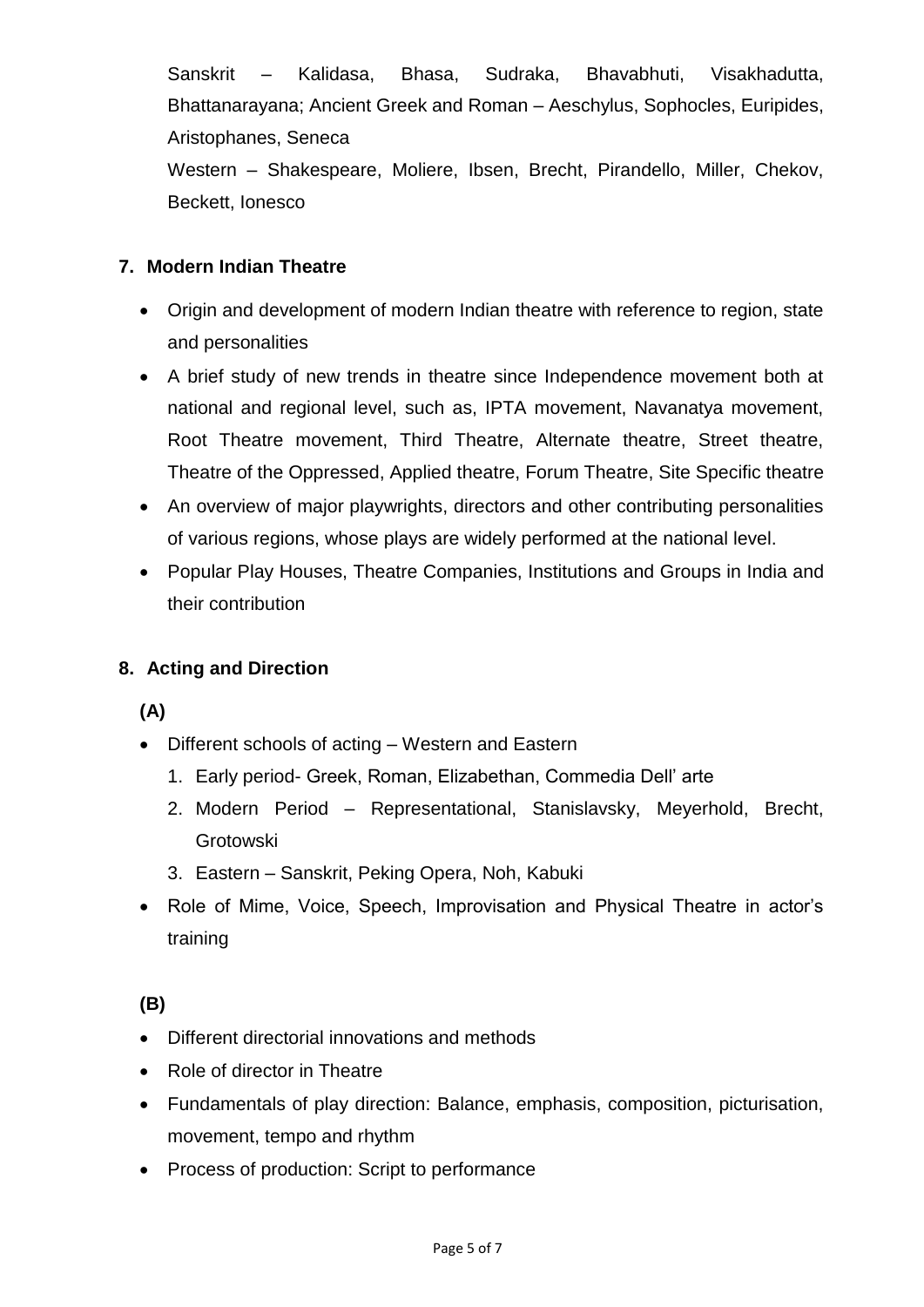**(C)** 

- Ideas on Production
	- 1. Realistic : Duke of Sexe Meiningen, Stanislavsky, Elia Kazan, Antione
	- 2. Non-realistic : Brecht, Meyerhold, Peter Brook, Augusto Boal
- Impact of above ideas on post independent Indian Theatre movements

#### **9. Theatre Design and techniques**

#### **(A)**

- Theatre architecture: Greek, Roman, Elizabethan, Thrust Stage, Proscenium, Arena, Open Stage.
- Sanskrit : Vikrishta Madhyam Natyagruha
- Chinese, Japanese play houses of classical era

**(B)** 

- Stage craft: Fundamentals and functions of sets, lights, costumes, make-up, sound, props, other arts and theatre music in terms of various kinds of play production
- Aharya and Nepathya vidhi in classical Indian, Chinese, Japanese and Indian Traditional theatre

**(C)** 

- Theatre management and organization
- **(D)**
- Children's theatre, applied theatre, community theatre, theatre in education, theatre of oppressed and feminist theatre

#### **10.Theatre Education, Pedagogy and Research**

- Theatre as part of curriculum from primary education and in University system
- Relevance of traditional theatre training
- Movement analysis based on kinesthetics, Yoga, Theatre Game, Martial Arts, Folk, Puppetry and other forms
- Eminent scholars and their works who contributed to the knowledge of Indian **Theatre**
- Trends in Indian Theatre research and scholarship in India
- Patronization to theatre- major institutions, organizations, Government, corporate, private bodies and personalities after independence